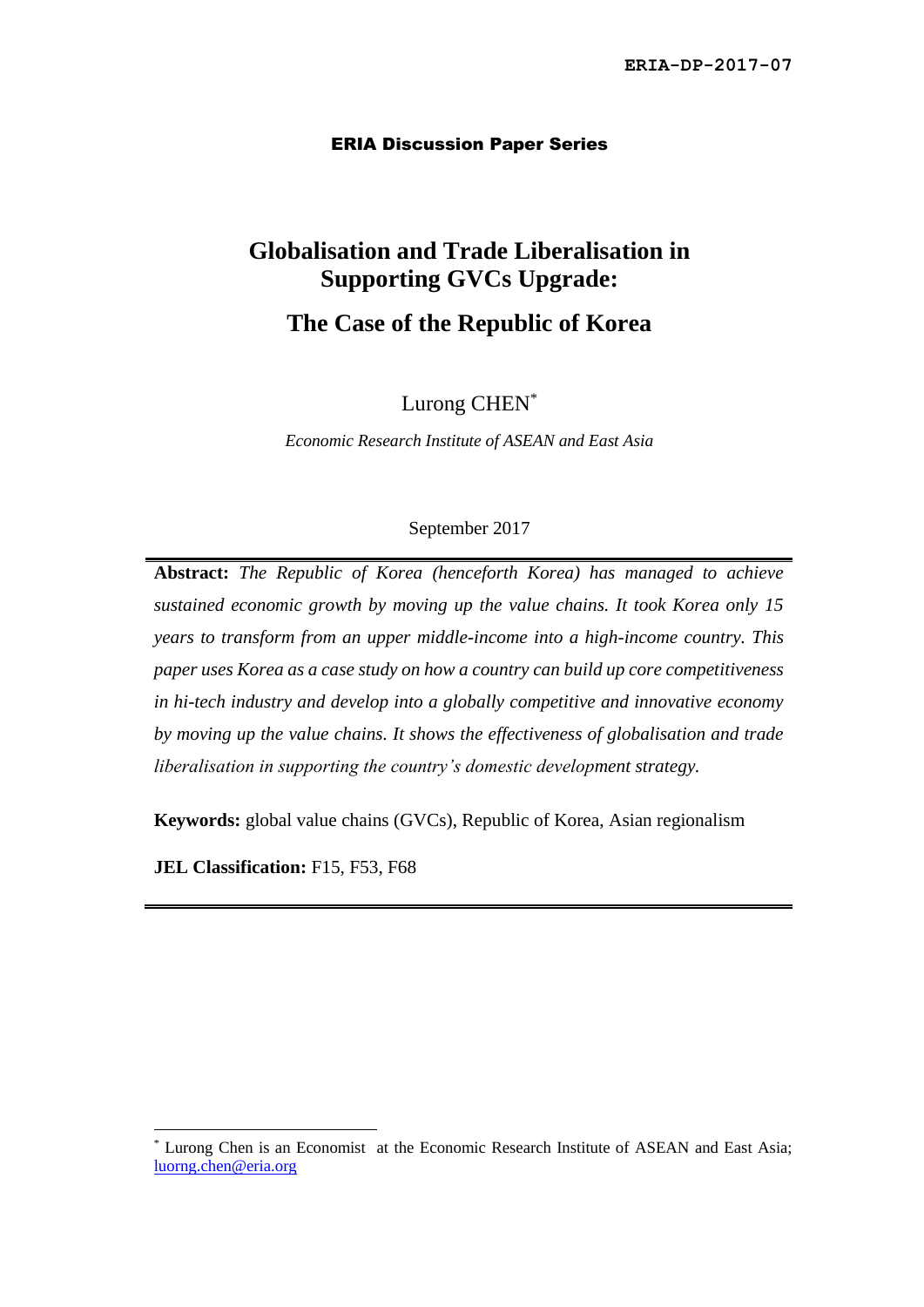### **1. Introduction**

The literature says that global value chains (GVCs) provide developing countries opportunities to get involved in global production-sharing. Countries can move gradually on the ladder of industrialisation and develop from low-income to highincome countries. As globalisation unbundled national production processes and dispersed them to low-cost locations, developing or less-developed countries will benefit from this new global division of labour and gain more opportunities for growth. A typical routine of economic industrialisation is characterised by successive waves of upgrades from lower value-added to higher value-added stages.

In reality, many countries have successfully gotten rid of poverty by participating in international production-sharing, but only a few have managed to move further and eventually upgrade to an advanced economy. The economy of the Republic of Korea (henceforth Korea) went from a per capita income level of about US\$2,000 in 1960 to a gross national income (GNI) per capita of more than US\$20,000 from 2007 onwards. It took Korea 15 years to develop from an upper middle-income into a high-income country. It became the first nation to transform from an aid recipient into an aid donor in the last half century. For that reason, Foxley and Sossdorf (2011) rated the achievement of Korea as one that could be 'catalogued as economies with overall successful trajectories'. The development of Korean economy illustrates how a country can build up domestic core competitiveness in hi-tech industry and move from a less-developed to a globally competitive and innovative economy.

This paper tries to provide answers to two questions. First, how did Korea manage to achieve economic growth by moving up the value chains? Second, what are the governmental efforts on globalisation and trade liberalisation that have contributed to this success? At a time when anti-globalisation is on the rise, it would be useful to get insights from Korea's experience and learn further the importance of globalisation and regional integration for economic development.

The rest of the paper is organised as follows: Section 2 provides some background on the links between GVCs and economic growth. Section 3 shows the path of rising Korean economy by moving up the value chains. Section 4 analyses the governmental efforts in promoting the upgrade of GVCs and explains the role of globalisation and trade liberalisation. Section 5 concludes.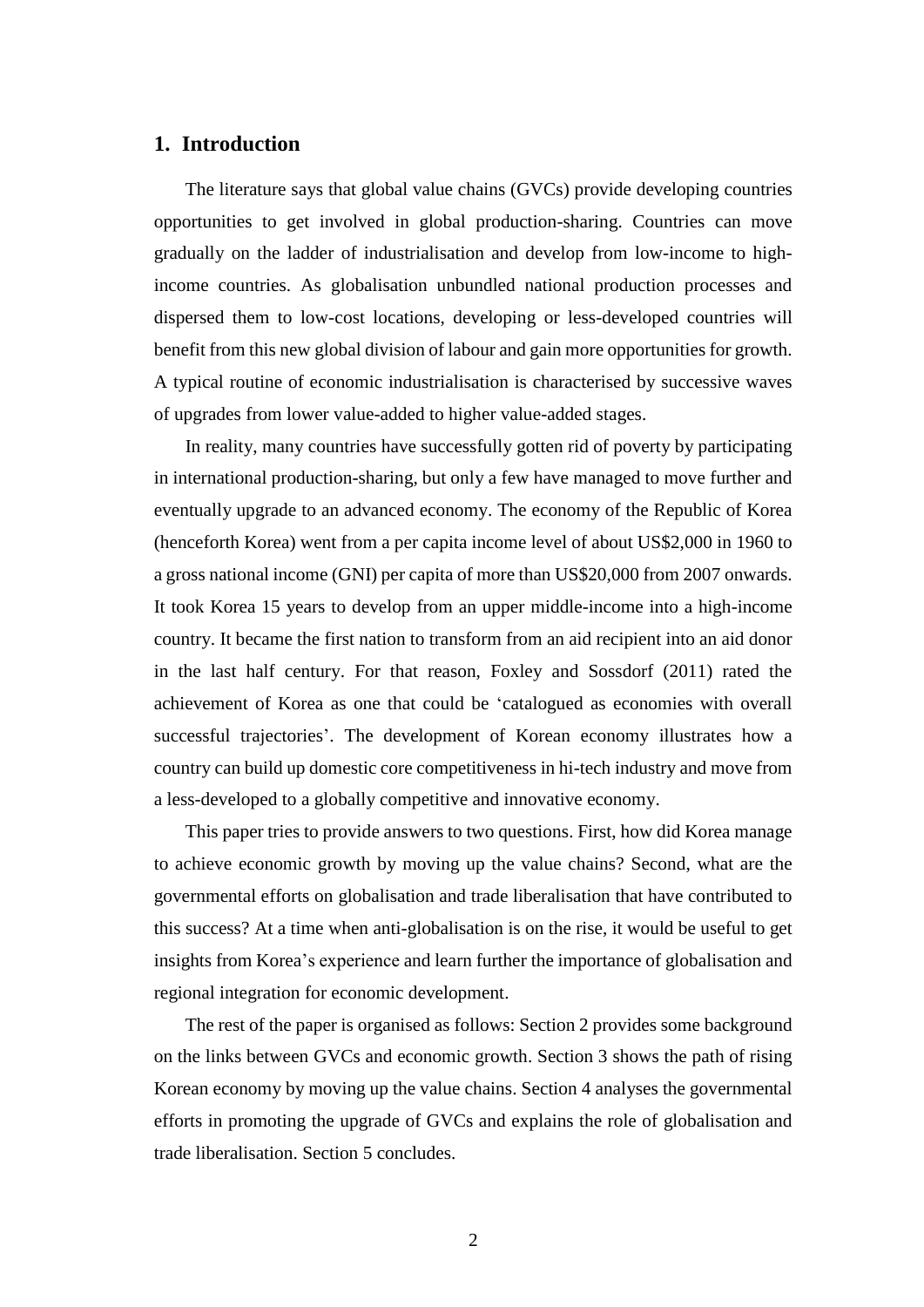#### **2. Linking economic growth with GVCs**

The  $21<sup>st</sup>$  century international trade is characterised by the expansion and deepening of GVCs. Globally, vertical fragmentation<sup>1</sup> has been breaking down the integrated process into separate stages of production and has opened new possibilities for exploiting gains from specialisation. Not only the original integrated production functions have been divided into separate production blocks, but also sub-stage production and the creation of service links have been dispersed (Jones and Kierzkowski, 2001). This leads to a finer division of labour and the birth of a worldwide production system in which each block contributes to a part of the final goods, either visible or invisible. The exchange of intermediate goods in vertical fragmentation is maintained by various service links. Fragmentation can take place either within the same firm or among different firms. Accordingly, countries, just like firms, become specialised in specific functions instead of the whole production process.

The application of fragmented technology generates more space for goods producers and service providers to improve their productivity. With technological progress and service sector liberalisation, this has been breaking through the boundaries of nations. In particular, innovation in the information and communications technology industry since the late 1970s has further facilitated the production fragmentation globally. To some extent, global production-sharing may act like technological progress and therefore increase welfare in the context of free trade. Meanwhile, regional production-sharing tends to reduce the extent of trade diversion and even convert it into trade creation by generating comparative advantages in substage production (Arndt, 1998, 2004).

For Asia, the development of an intensive regional production-sharing network has been regarded as one of the core characteristics of the 'Asian way' of growth and

<sup>&</sup>lt;sup>1</sup> In comparison, horizontal fragmentation refers to the strategy in which multinationals distribute their production bases around the world to supply different markets. Generally, this applies to a situation where the demand (or the potential demand) from the target market is big enough for the company's long-run growth, but trade barriers between the two countries are too high to open bilateral trade. Typically, a multinational has to outflow part of its capital abroad to set up a factory in a third-party country, or in the target nation directly, to deliver more easily its products to target markets.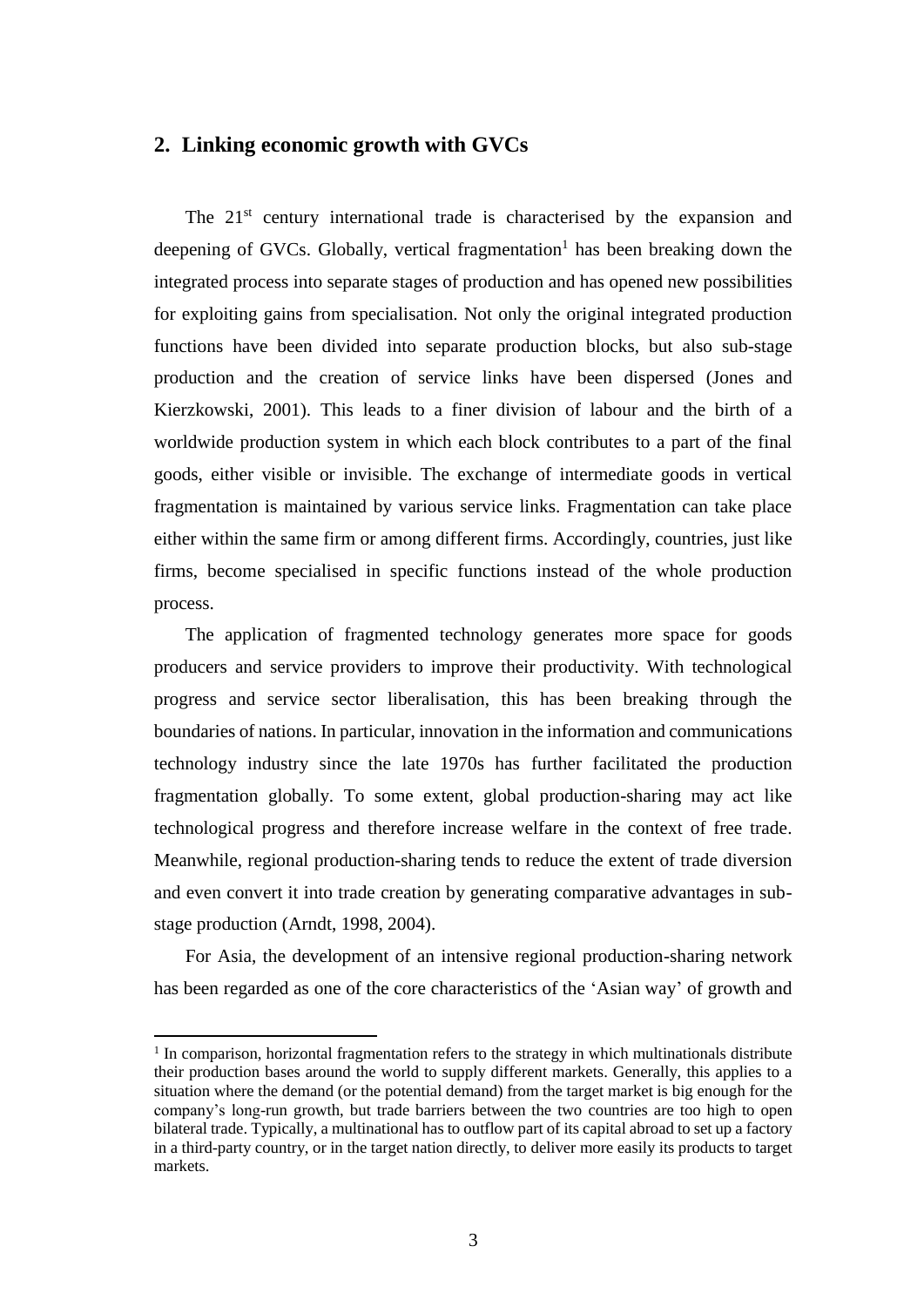integration. In contrast to the centuries it took for some of the world's most advanced economies, some Asian economies spent only a few decades to achieve the same level of industrialisation. Based on the de facto cross-border linkages among individual economies, the region has emerged as an integrated platform of global production, the so-called 'Factory Asia'.

The countries' positions in the value chains within Factory Asia follow a particular pattern: Japan and the newly industrialised economies (NIEs) are in the high valueadded stage and China in the low value-added stage (Figure 1); the Association of Southeast Asian Nations (ASEAN) countries generally occupy a middle position. Such pattern is mirrored in the direction of international trade flows: Japan and NIEs export capital goods and complex intermediate goods to less-advanced economies, such as the ASEAN countries and China, for processing operations. Consequently, China, due to its location at the very low end of value chains, has become a main regional hub for exports, while Japan, the NIEs, and the ASEAN countries hide their exports of parts and components behind Chinese exports in the global market.



**Figure 1. Factory Asia and the Triangular Trading System**

ASEAN = Association of Southeast Asian Nations, EU = European Union, METI = Ministry of Economy, Trade and Industry,  $NIE = newly$  industrialised economy,  $US = United States$ . Source: METI (2005), Figure 2-3-10, with author's revision.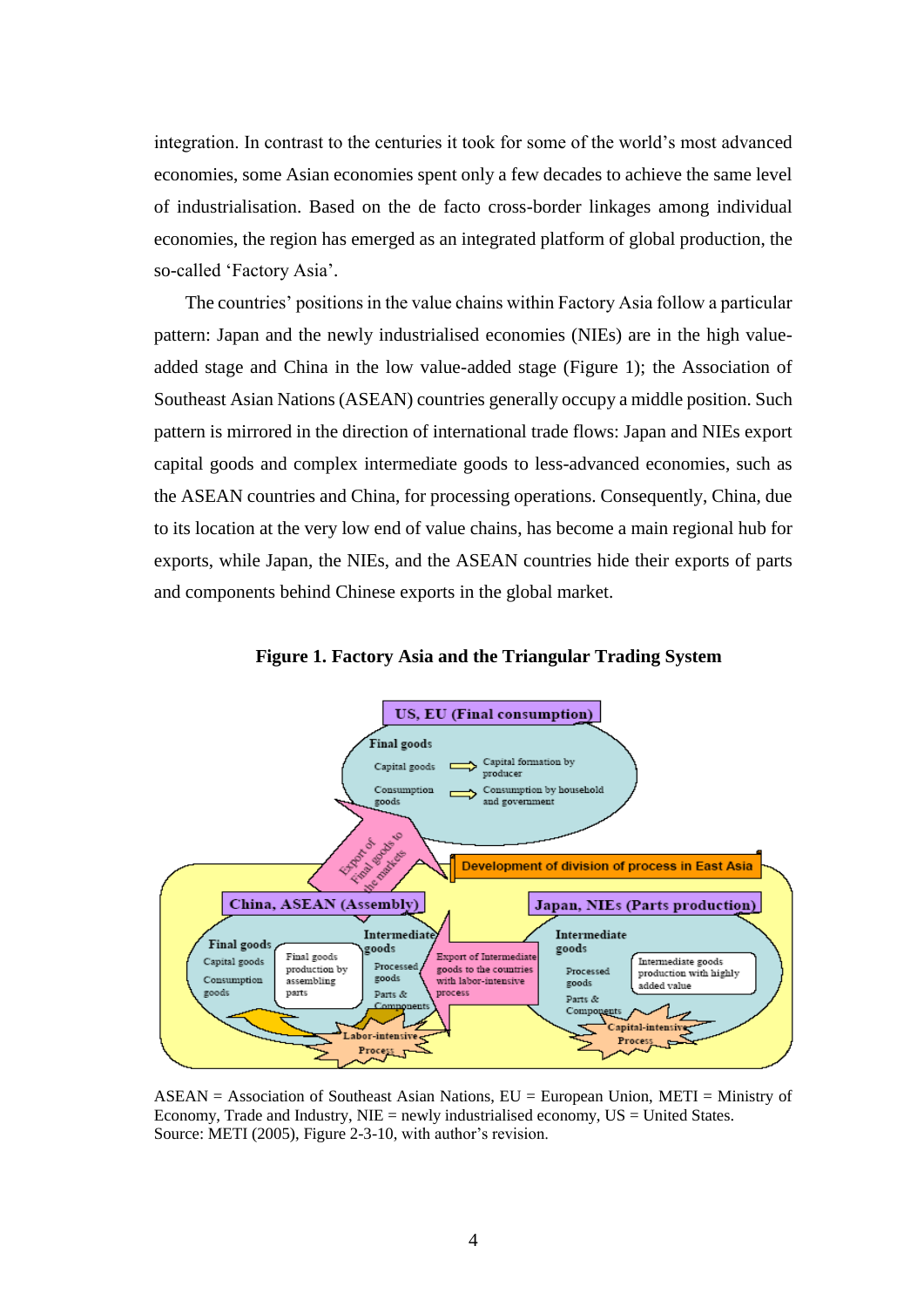On development, Korea's experience illustrates a path of economic growth in global value chains. Countries need to take the following three critical steps to reach the top of the GVC pyramid:

Step 1. Participate in global production-sharing by initially taking relatively low value-added activities. This will allow countries to accumulate capital, technology, human capital, and other factors endorsing the increase of productivity.

Step 2. Sharpen competitiveness, which is associated with market reconstruction and industrial agglomeration.

Step 3. Move from Tier 1a to Tier 1b for the country to turn into an advanced economy.

ERIA (2015) proposed a 'Three Policy' of development for the ASEAN countries (Figure 2):

(1) From Tier 3 to Tier 2, the government should emphasise on how to help domestic business hook up with GVCs.

(2) From Tier 2 to Tier 1a, effective policies are needed in accelerating technology transfer and facilitating knowledge spillover.

(3) Strategies and policies are necessary to build up national innovation capacity.

In principle, market mechanism takes a lead in driving through the whole process. However, government's policy intervention proves to be critical as well, although its emphasis and effect may vary according to the different stages of development and the country's uniqueness.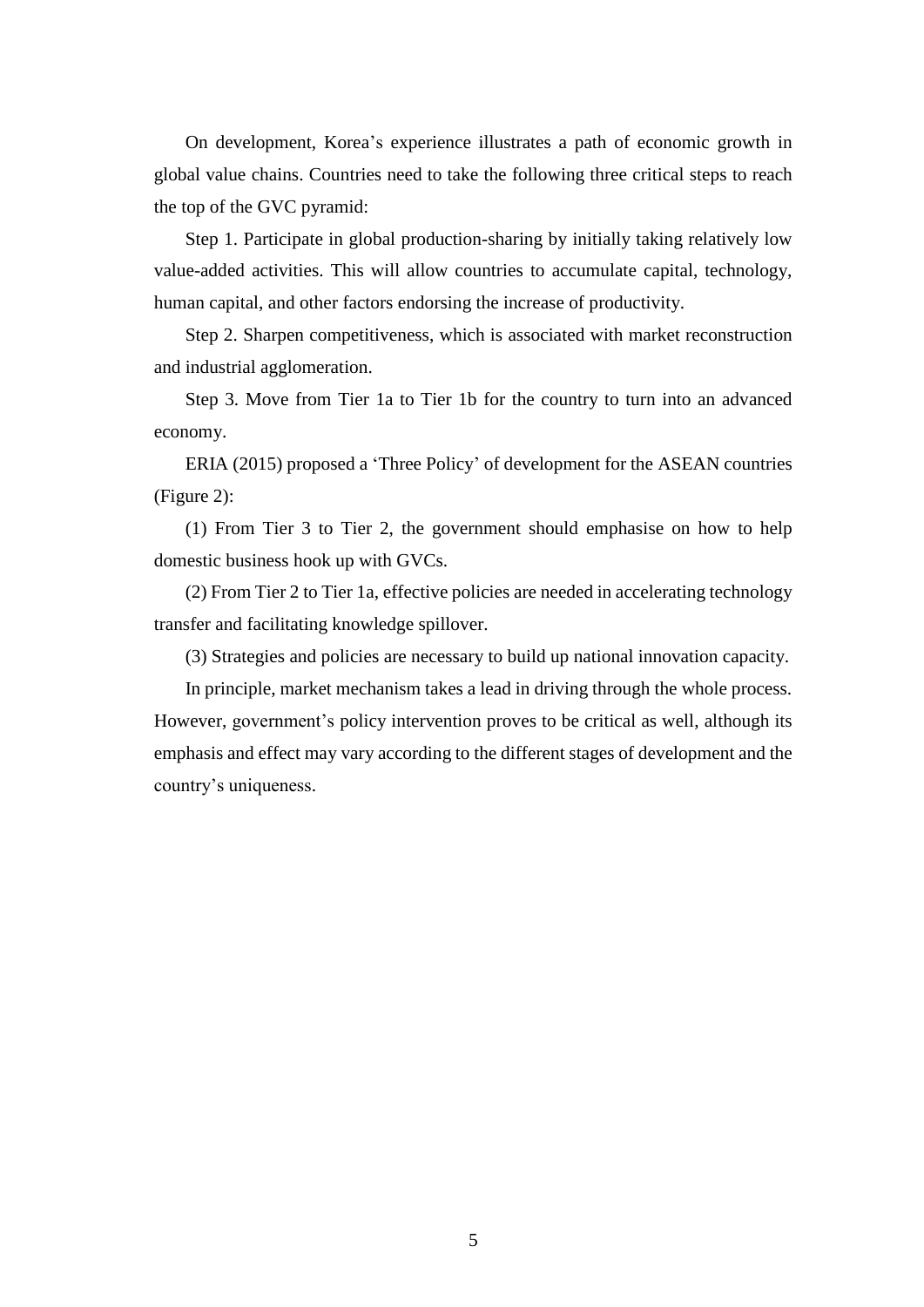

**Figure 2. 'Three Policy' of Development**

Source: ERIA (2015), p. 4, Figure 1.1.

 $\overline{a}$ 

## **3. Korea moving up the value chains**

In the 1960s and 1970s, Korea was one of the second-tied 'wild geese' next to Japan. It started by exporting labour-intensive goods, such as textiles and simple electronic parts, and later capital-intensive products, such as steel, petrochemicals, and ships. In the 1980s, foreign direct investment (FDI) became the main channel of technology transfer.<sup>2</sup> At the time when the World Bank Report (1993) highlighted the East Asian miracle of rapid growth, Korea was still in group with three other NIEs – Taiwan, Hong Kong, and Singapore. It had the largest gross domestic product (GDP) but the lowest GDP per capita among NIEs in the early 1990s.<sup>3</sup> From 1990 to 2010, the GDP and GDP per capita of Korea increased five times and over four times, respectively. By 2010, the size of the country's economy was already larger than that of the combined economy of the other three countries, and its average income level was higher than that of Taiwan (Figure 3). Korea's GNI per capita has been above US\$20,000 since 2007, placing the region in the group of high-income developed countries.

<sup>2</sup> This is different from what happened in Singapore where foreign direct investment (FDI) was at the onset the main channel of technology transfer.

<sup>&</sup>lt;sup>3</sup> Korea's average growth rates of gross national income (GNI) per capita in 1980–1997 and 1999– 2008 were 12% and 10%, respectively.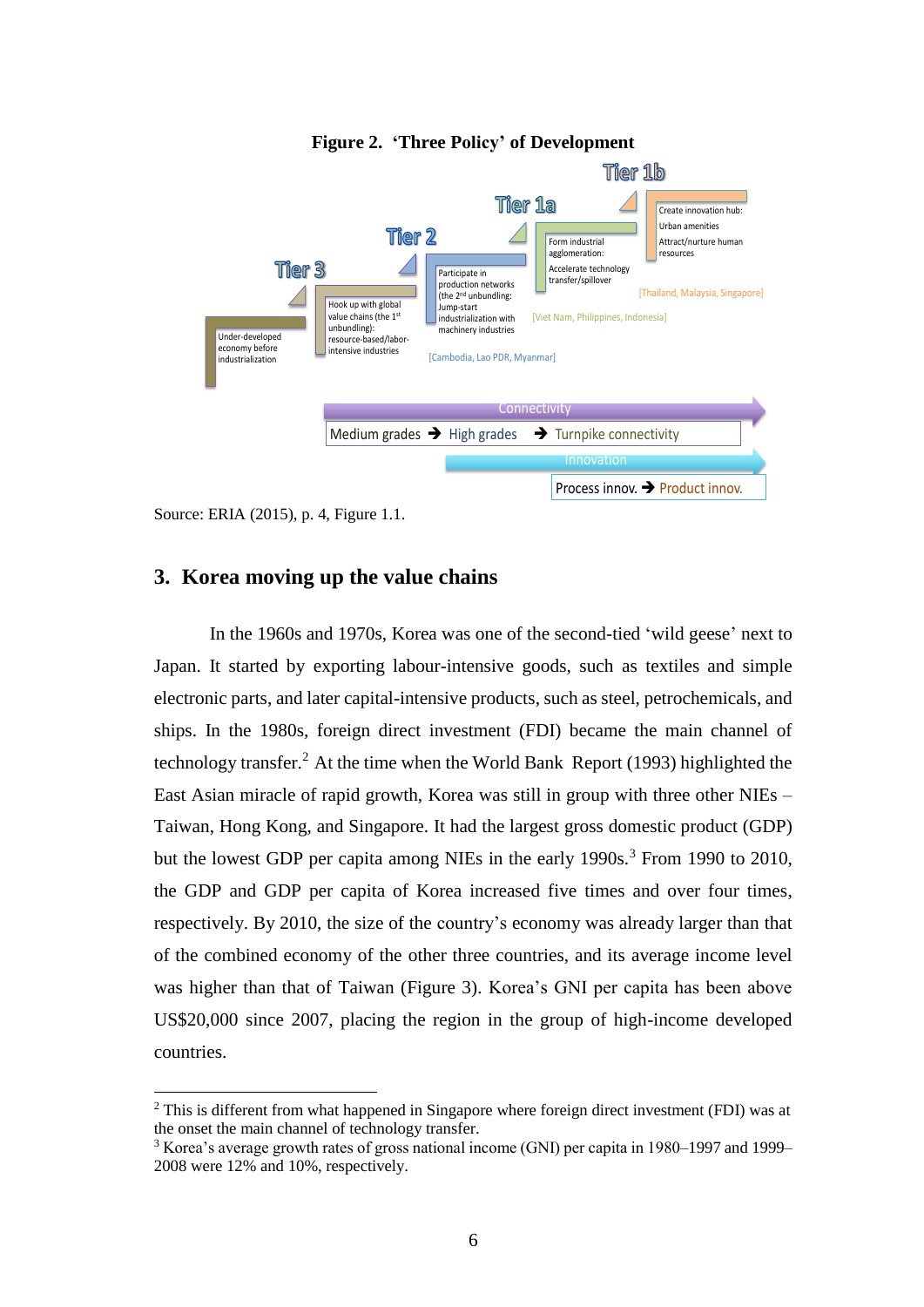



Notes: The country's/region's GDP and GDP per Capita in 1990 are normalized to 1. The values of sequent years are relative to that of 1990. Source: IMF (2012).

The two 'big jumps' in the development trajectory of the Korean economy are (i) the transition from labour-intensive manufacturing to a technology and capitalintensive economy in the 1980s and 1990s; and (ii) the transition towards a knowledge economy since 2000. These two phases of value-added upgrade came along with the rapid rise in average income levels. The average growth rates of GNI per capita in 1980–1997 and 1999–2008 in Korea were 12% and 10%, respectively.

In the 1980s, Korea was no longer a poor country after more than 20 years of highspeed growth. Productivity started to rise because of technology transfer associated with foreign investment and the government's attempts to promote domestic research and development  $(R&D)^4$  Research and development expenditure as percentage of GDP increased from 2.2 in 1996 to 4.3 in 2014. A small number of large Korean firms

<sup>4</sup> For instance, the establishment in the mid-1970s of 10 industry-oriented government research institutes (GRIs) in such areas as machinery, electronics, chemistry, and shipbuilding.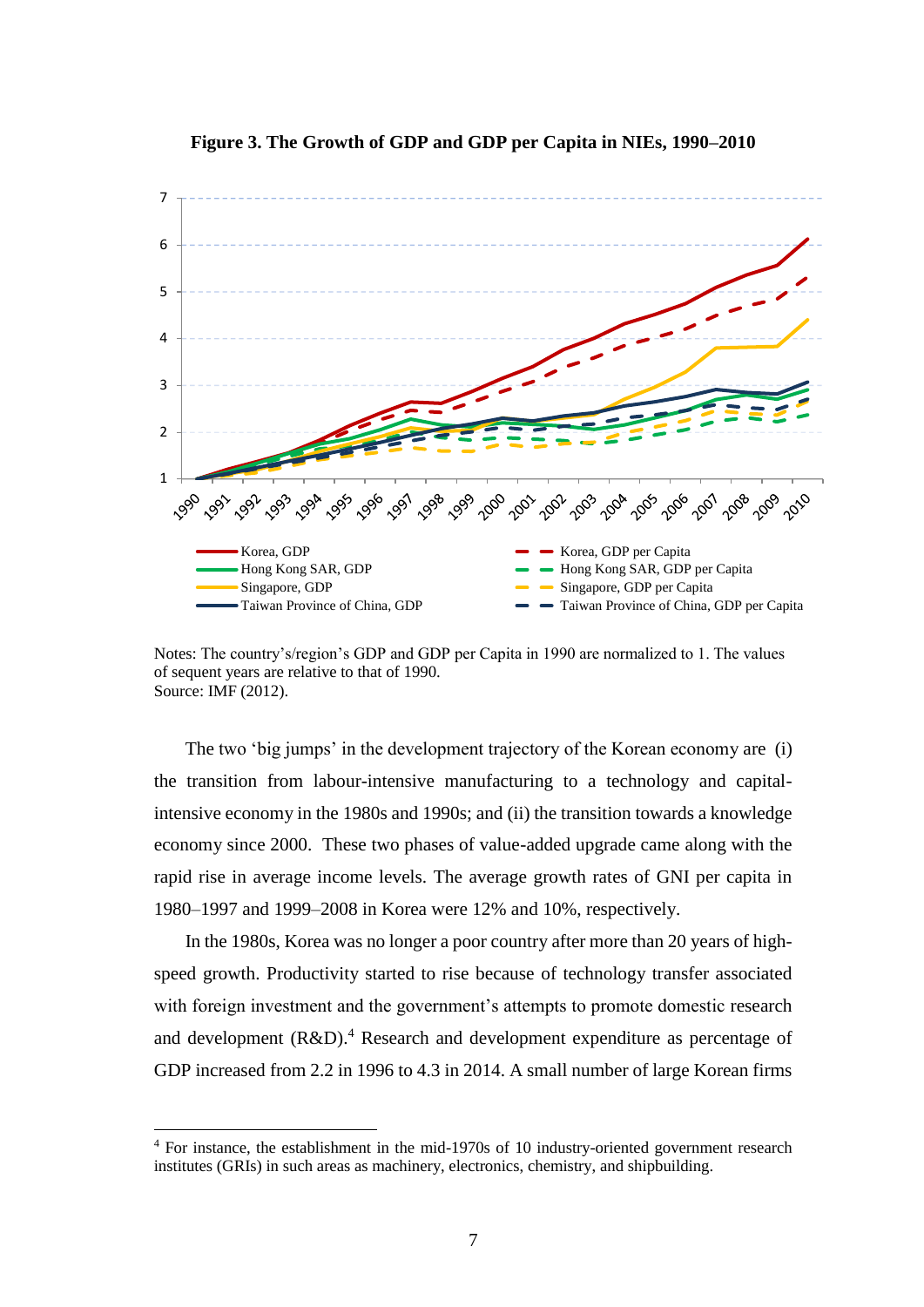even became potential competitors in the international market (Organisation for Economic Co-operation and Development [OECD], 2009). The largest challenges came from increasing labour cost and reliance on imported technologies. The government gradually liberalised the domestic market to motivate Korean firms to improve their technological capabilities by (i) accelerating technology transfer from abroad, (ii) investing in their R&D, and (iii) seeking access to more advanced technology through FDI (OECD, 2009). Some supplementary industrial policies were applied to protect and subsidise domestic producers for an extended period to improve their competitiveness in the international market. But this was done within the context of market discipline (Foxley and Sossdorf, 2011). In the 1990s, the country strongly promoted local high-technology innovation and continued pursuing high value-added manufacturing.

Years since the 1990s witnessed Korea's miracle of rapid transition towards an advanced knowledge-based economy. From 1990 to 2010, the GDP and GDP per capita increased five times and over four times, respectively. The country had already built up its technological capability in such areas as information technology, car industry, liquid crystal displays (LCDs), and semiconductors.<sup>5</sup> Many Korean firms had started to exploit a few emerging technologies, such as nanotechnology and biotechnology.

The growth process of Samsung group can be a representative of that of the Korean economy. More than half a century ago, it was just a trading company engaged in food processing, textiles, and retail. It entered the electronics industry by establishing Samsung Electronics in 1969. Within 30 years, Samsung Electronics grew to be the flagship subsidiary of the group, and electronics became its most important source of revenue. It has been the world's largest mobile phone maker, the world's largest vendor of smartphones, the world's largest television manufacturer, and the world's largest LCD-panels maker. The company has also established a prominent position in the market of tablets, computers, and memory chips. It has highlighted innovation as part of its core strategies and has aggressively invested therein; and has established more than 20 R&D centres around the world.

<sup>5</sup> For instance, the Samsung-made Galaxy tablet has been the key competitor to the Apple-made iPad; Hyundai has become a world brand in the automobile industry; and LG is now a global market leader in LCD products.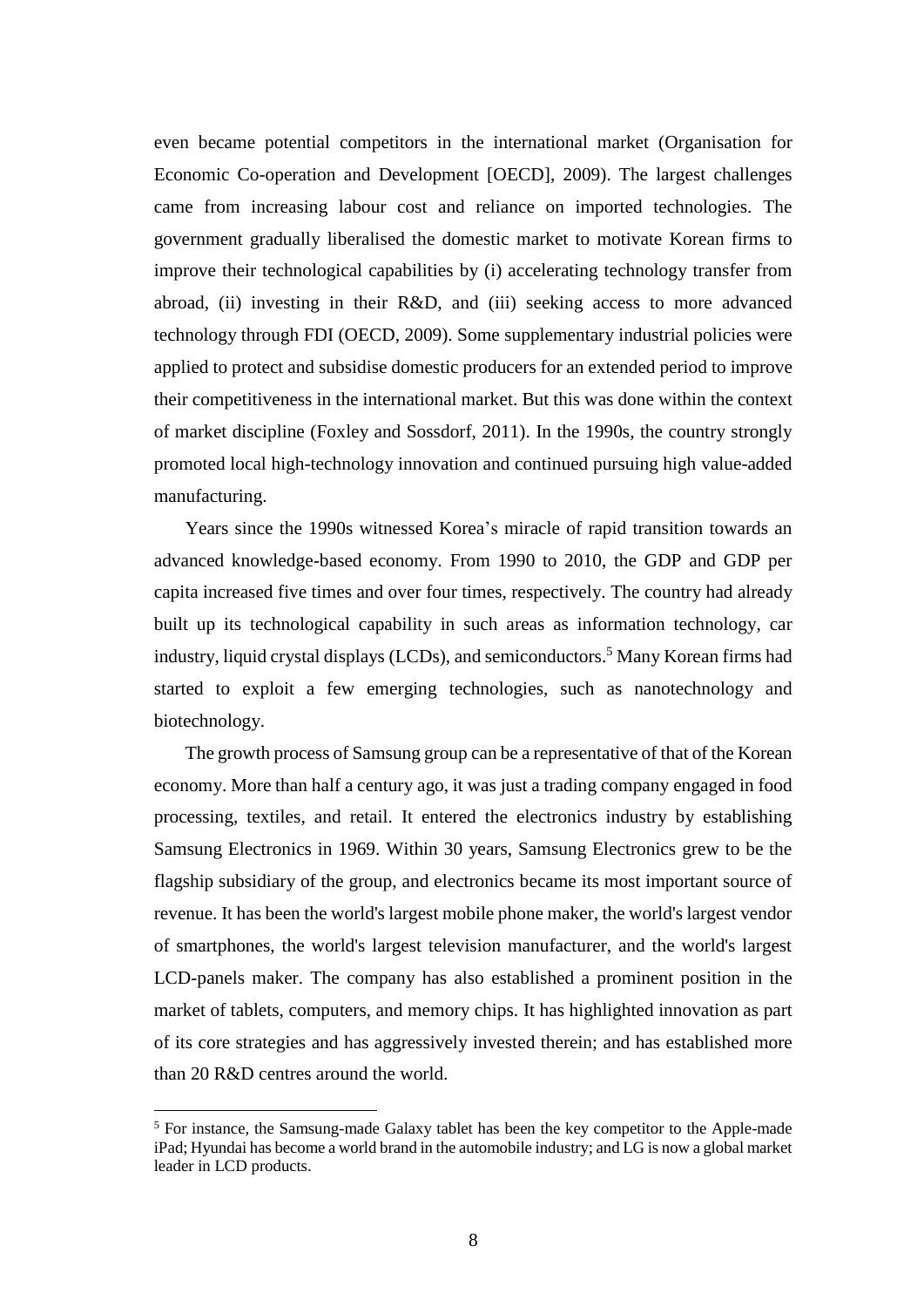Today's Samsung is the largest Korean chaebol with over US\$200 billion in market capitalisation, almost twice the value of combined shares listed in Ireland. This is just one of many success stories of Korean companies. In 2012, 68 Korean companies appeared on the list of the world's 2000 biggest public companies, 'Forbes Top 2000', with a combined market value of US\$735 billion compared with 47 Korean companies with a total market value of US\$462 billion in the 2010 list (Forbes.com 2012).

## **4. The governmental efforts on moving up GVCs**

Upgrading along GVCs remains at the core of Korea's development strategy. Domestically, it focuses on improving national productivity by adopting the 'catch up with leadership' strategy and 'adoption to innovation' policies. This goes jointly with its foreign policies that aim for a 'development-friendly' external circumstance by accelerating the country's pace in economic globalisation and trade liberalisation.

Focusing on human capital and infrastructure investments, the government works on facilitating domestic firms' access to the latest technologies in the global market and encourages these firms to join the internationally fragmented production of hi-tech products.<sup>6</sup> About 80% of total working-age population are with advanced education. According to World Bank (2017) data, during the period between 1996 and 2014, the number of per million people research and technicians in R&D has triple and double respectively. Historically, many Korean firms started with participating in non-core sub-stage productions. But being part of the common industrial value chains allows them to have a better chance to learn new technologies faster, and to move from low value-added towards high value-added ends. During this process, they 'catch up' with market leaders by adopting the technology and experience of management and marketing. Endorsed by domestic R&D activities, Korean firms produce various products containing new hardware or software components generated by their innovation. In this way, the 'learning-by-doing' process is a competitiveness building

<sup>&</sup>lt;sup>6</sup> The main instrument to achieve this is to create public and private institutions to foster greatercapacity technology adoption and innovation.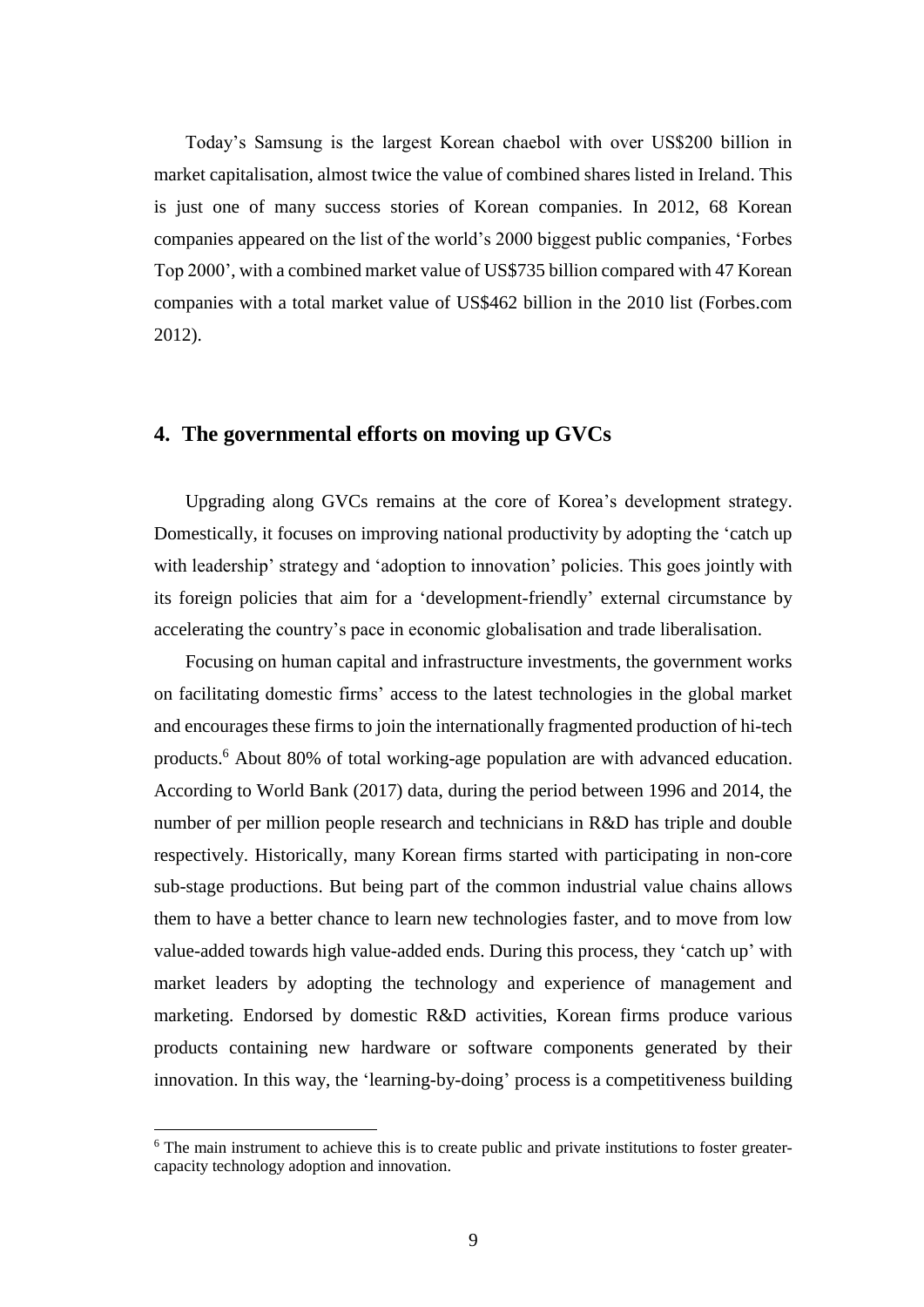and makes it possible for Korean firms to enter sunrise industries when the market is in boom. Supported by domestic innovation, Korea can benefit from last-mover or second-mover advantage without sacrificing much time before the market entry.<sup>7</sup> A booming market will provide enough space for Korean firms to compete with the new entrants to be the market leader.

Typically, Korean firms not only focus on developing leading-edge high technology but also attempt to benefit from the exploitation of existing technologies. Many Korean firms have been catching up with advanced firms in industrially advanced economies on deepening and broadening their technological capabilities, as well as enhancing their connections with customers in the advanced markets (OECD, 2009). Thus, many leading Korean firms are still producing large volumes of products under subcontract and licensing agreements although they have reached the innovation frontier in various export products.

For instance, Samsung Electronics and Apple are the two biggest smartphone makers in the world. The former's Galaxy and the latter's iPhone are tit-for-tat products. However, these two companies are also close business partners. Apple outsources the production of key iPhone components, such as flash memories, chips, and displays, to Samsung Electronics. It is said that Samsung and LG are the next biggest beneficiaries after Apple in the iPhone supply chains. $8$  The gross profits gained by Korean suppliers accounted for almost 5% of the sale price of iPhone 4, which was nine times the combined profits gained by Japanese suppliers (Kraemer, Linden, and Dedrick, 2011). Despite the recent copyright dispute, the business ties between the two companies are still tight: As Samsung's biggest client, Apple accounts for almost 9% of Samsung's revenue, while Samsung is still the sole provider of Apple's A chips.

Simply put, this is the 'catch up with leadership' strategy and 'adoption to innovation' policies. With effective policy supports, the leading Korean firms can access new knowledge and use their R&D capacity and human capital to quickly adopt these technologies. The innovation of Korean firms normally focuses on the need for

 $<sup>7</sup>$  This distinguishes Korea from many other last movers who have to wait until the market turns</sup> into its sunset stage.

<sup>8</sup> After the patent war with Samsung, Apple started to reduce its reliance on Samsung's supply. However, this does not alter the business alliance with Korea since Apple is mainly diverting production to other Korean firms. For instance, it chose LG and Hynix (another Korean company) products to replace the Samsung-produced LCD and memory chips.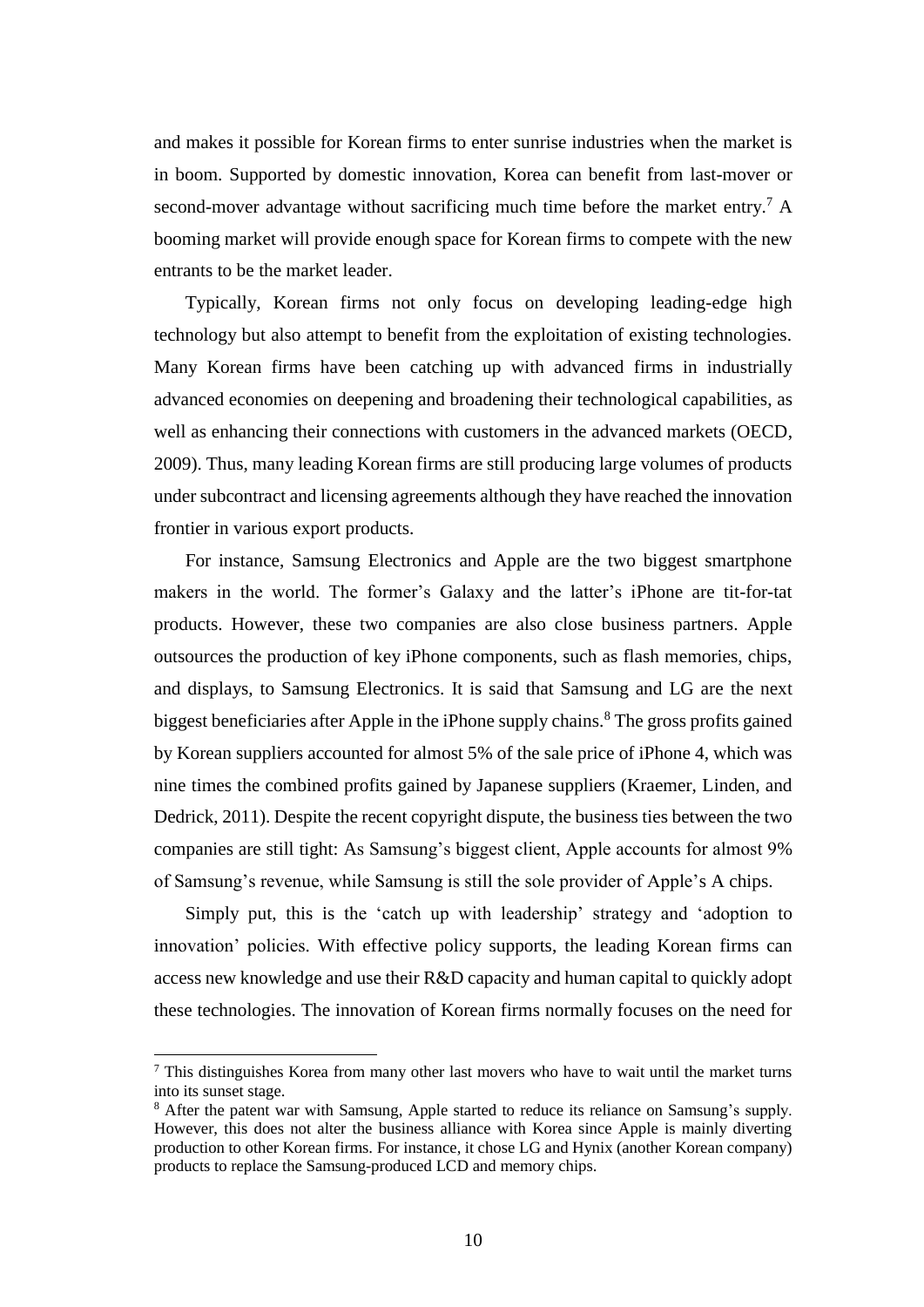some specific products or components to avoid challenging directly their subcontracting partners, especially the global market leaders. As long as foreign partners can benefit from these innovative achievements by obtaining components or services with higher quality but at a lower cost, they continue to enter into subcontracts with Korean suppliers. Thus, in many cases there exists a 'dual relationship' – competitor and outsourcer–contractor – between Korean producers and their foreign partners. Korea's payment on charges for the use of intellectual property increased substantially in the past 3 decades. In 2014, the country paid charges of more than US\$10 billion, <sup>9</sup> which is about 1.5% of its annual export revenue.

Whereas the role of domestic industrial policies adopted by the government is vital, external support for a 'development-friendly' global and regional circumstance is equally important. The following are efforts from three aspects: (i) strengthening the economic ties with main powers, (ii) expanding the free-trade agreement (FTA) network, and (iii) integration into Factory Asia.

Partnership with the United States (US) has contributed to the Korean economic success miracle. A strong Korea–-US relation is critical in securing the market for Korean exports and a stable external environment for growth. Technology transfer from the US is crucial to Korea's success. America has been Korea's most important trade partner and main source of foreign investment.<sup>10</sup> For Korea, an alliance with the US should be extended to facilitating access to American trade, investment, and technology. Consolidating the economic ties between US and Korea is significant not only for the bilateral relation and stability in the Korean peninsula but also for the American foreign policy in Asia.

In the late 1980s – when Japan was already a de facto regional economic power and Japanese competitors made many American firms feel threatened – US shifted to strengthen its alliance with Korea and to develop the latter as a main channel for introducing American interests into the region.<sup>11</sup> Part of its strategic actions was to

<sup>&</sup>lt;sup>9</sup> This is measured by balance of payments at current American dollar (World Development Indicators [WDI], 2016).

<sup>&</sup>lt;sup>10</sup> Currently, US is Korea's second largest trade partner; and Korea is the seventh largest trade partner of the US.

<sup>&</sup>lt;sup>11</sup> This does not mean that US will strengthen its ties with Korea at the cost of the US–Japan alliance. The basic idea is to enhance the Korea–US partnership, which seems less strong than the US–Japan alliance.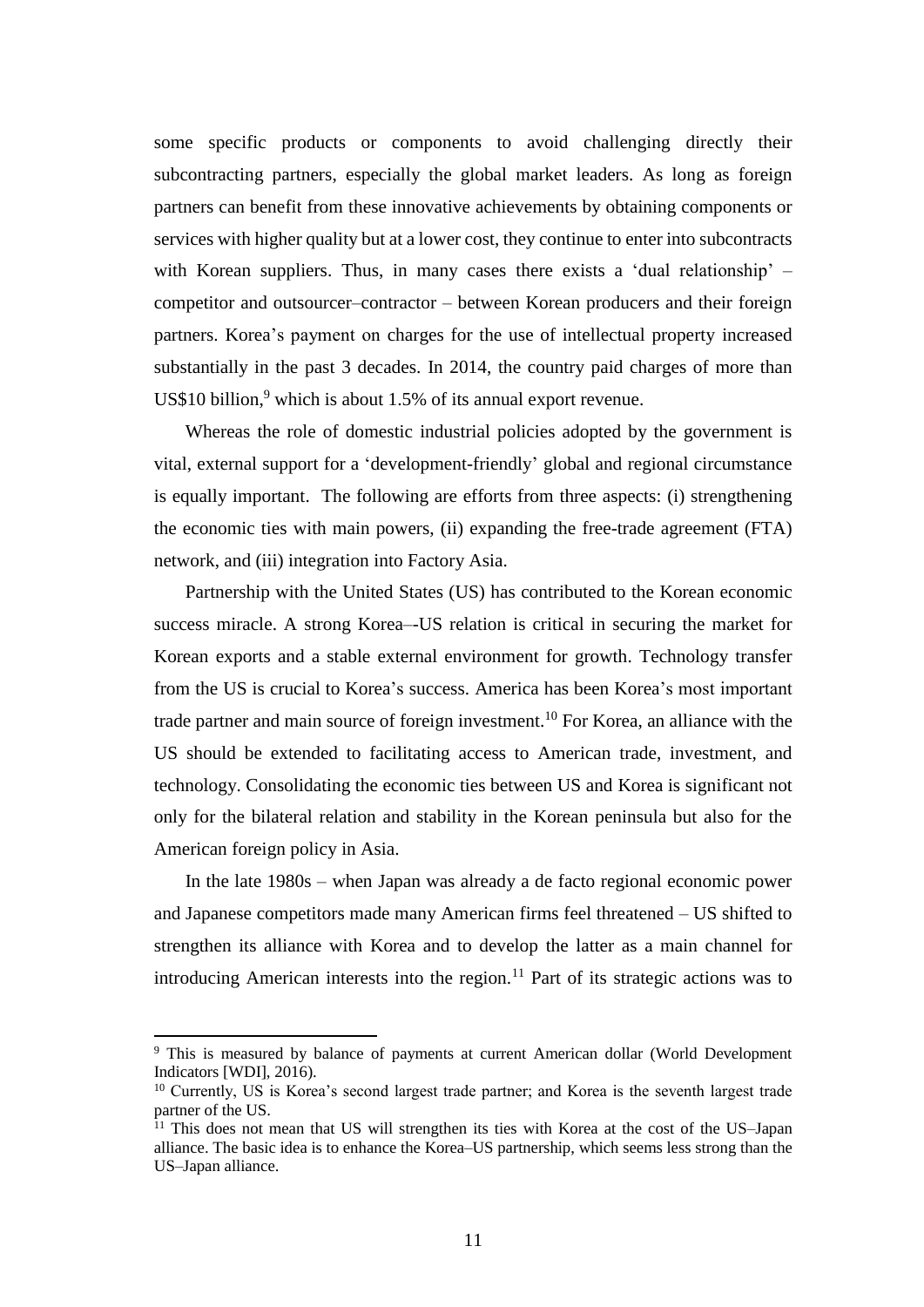assist Korea's structural upgrading and build a stronger Korean economy. In addition to the traditional US–Japan–the rest of Asia chain of technology transfer, the direct technology chain with American multinational companies opened another door for Korean firms to gain access to the latest hi-tech knowledge. FDI was one of the main vectors of this technology transfer. The scale of cumulative FDI flows from US to Korea between 1994 and 2011 reached US\$34 billion, accounting for over one-third of Korea's total FDI inflows during the period (UNCTAD, 2012). Access to advanced technologies allowed the country to shorten its innovation cycle and quickly build up its productivity in high-end production. A group of Korean firms caught up with advanced firms in industrially advanced economies on deepening and broadening technology (OECD, 2009).

The Korea–US  $FTA^{12}$  further strengthens the strategic alliance by adding an economic pillar to the already-strong bilateral relationship. As Bark (2012) summarises, the commercial significance of the FTA is straightforward: For Korea, the FTA will (i) give its small- and medium-sized companies better access to the American market and expand the variety of exportable products; (ii) enhance the price competitiveness of its products; (iii) increase its firms' competitiveness in the business service sector; and (iv) stimulate investment from American firms and increase its companies' demand for parts and components from the US. On the other hand, the FTA tends to (i) facilitate entry of American companies into the Asian market, (ii) compete with European Union (EU) companies, and (iii) encourage partnerships between Korean and American firms. The bottom line is that the FTA will effectively (i) strengthen the Korea–US economic clout, (ii) provide safeguards for the country's economic growth, and (iii) influence the country's relationship with the other two main powers, China and the EU.

China is a rising global power trying to increase its worldwide influence. It has been one of Korea's largest trading partners and a main destination of Korean foreign investment since about 25% of the country's exports and 20% of its outward FDI go to China (UNCTAD, 2015). Thus, Korea regards its relation with China as equally important as that with the US. When Korea was requested by the US to negotiate for

<sup>&</sup>lt;sup>12</sup> A high-quality FTA for its comprehensive scope and detailed rights and obligations since it has covered substantially all trade in goods, services, and agriculture, as well as obligations on regulatory transparency, investment policies, intellectual property, and service liberalisation.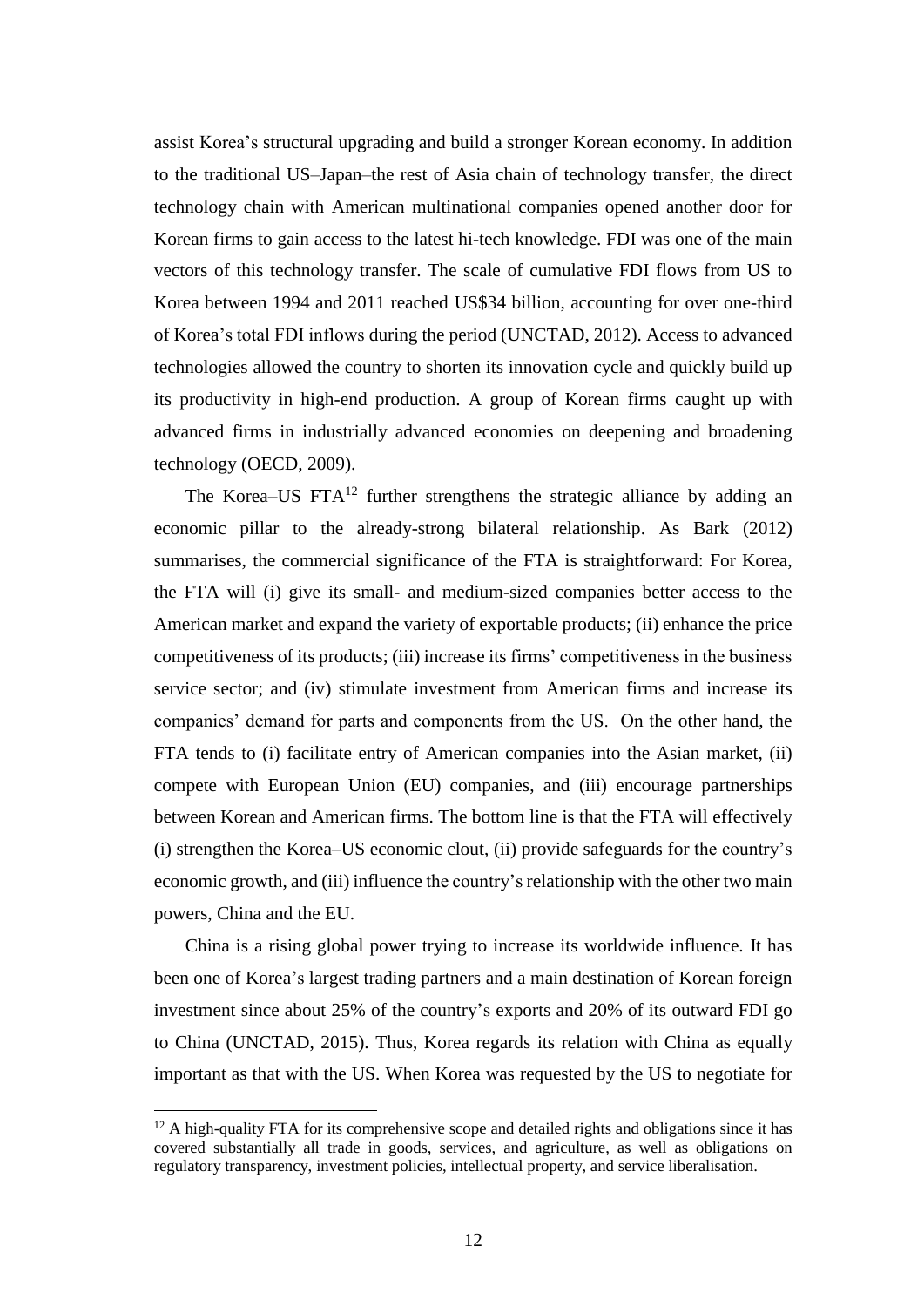the Trans-Pacific Partnership (TPP), it did not join the negotiation even after Japan's participation. Korea should have joined the negotiation since it had already FTAs with many TPP initial members at the time. This decision was made taking into consideration the position of China, which was strongly against the TPP. Korea chose to put more efforts on promoting large trading blocs in East Asia. In addition to the Korea–China FTA, which took effect on 20 December 2015, the country has also been active in the negotiations for the China–Japan–Korea FTA and the Regional Comprehensive Economic Partnership (RCEP) both of which favour more China.

The Korea–EU economic ties have also been strengthened especially after the two parties signed an FTA in 2011. However, this seems to have been influenced to a great extent by the Korea–US relationship. The EU turned down the country's request to negotiate for a bilateral trade agreement in 2005 despite the latter's diplomatic efforts to undertake and complete the official joint study. However, just a few months later, after observing the progress in the Korea–US dimension, the EU took the initial move and approached Korea to launch the negotiations for a similar agreement.

As the country's general competitiveness in high-end products has been strengthened, Korea becomes more proactive in exploring markets abroad through multilateral or bilateral trade liberalisation. It envisioned its national FTA road map in September 2003, and has been promoting as many FTAs as possible with major trading partners to become an FTA hub in East Asia.<sup>13</sup> The country has become the first to implement bilateral FTAs with the US, EU, India, and the ASEAN. Its FTA network has covered countries and regions representing more than 70% of the global economy. By September 2017, 15 FTAs had been implemented with 10 FTAs undergoing negotiations (Table 1). Once these FTAs in the pipeline have been concluded and implemented, FTAs will cover over 90% of the country's trade. This will not only facilitate international trade but also support the expansion of value chains globally. Korea has also launched joint studies for FTAs with other countries, including Russia and the Southern Common Market (Mercosur).

<sup>&</sup>lt;sup>13</sup> Korea seemed more of an FTA follower, and the decision of its FTA partners was not mainly for the country but also for partner countries before the start of the FTA negotiation with the US in 2006.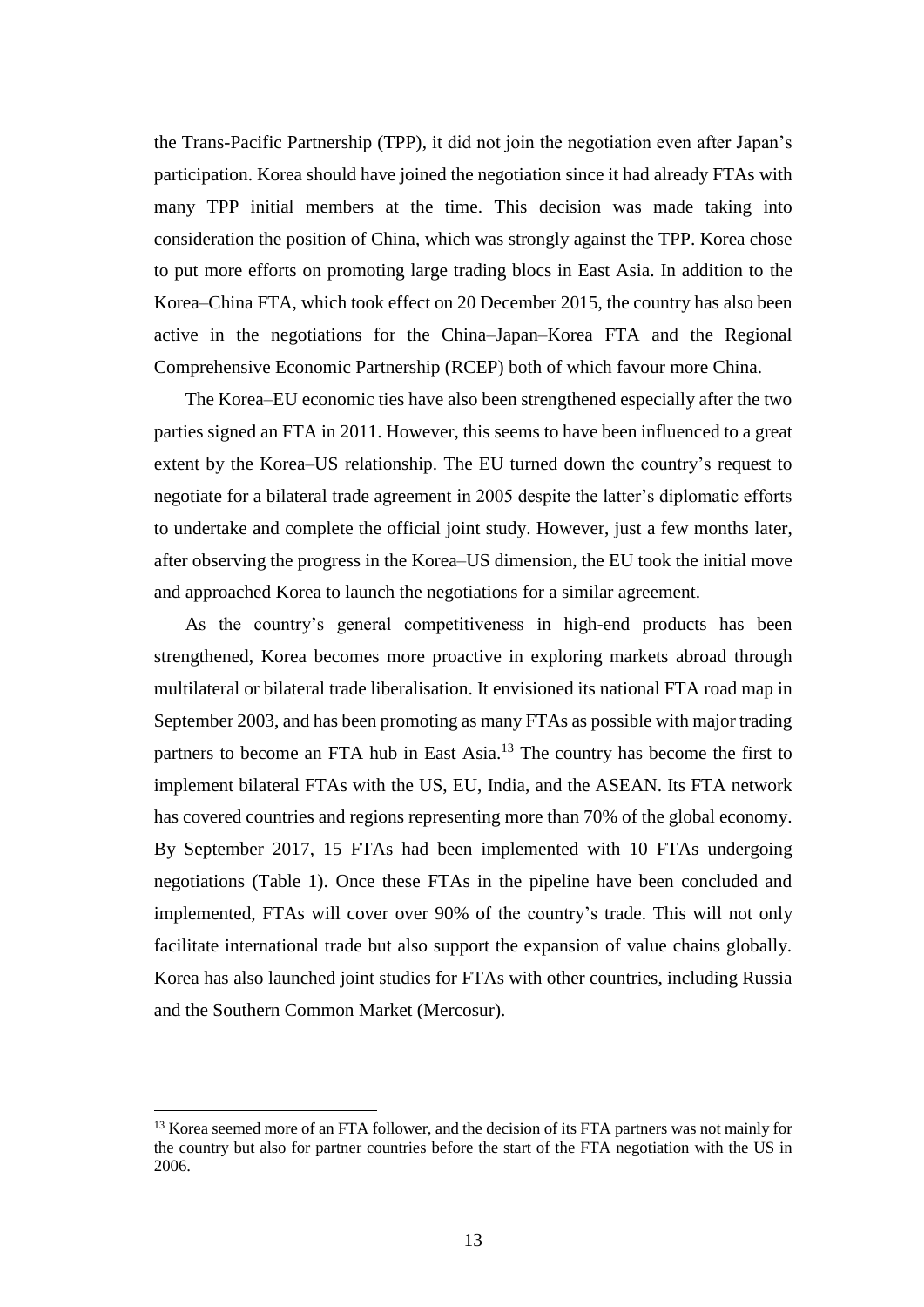| <b>Treaty</b>                       | <b>Status</b>        | <b>Since</b> |
|-------------------------------------|----------------------|--------------|
| ROK-Chile                           | Signed and in effect | 2004         |
| ROK-Singapore                       | Signed and in effect | 2006         |
| <b>ROK-EFTA</b>                     | Signed and in effect | 2006         |
| <b>ROK-ASEAN</b>                    | Signed and in effect | 2007         |
| ROK-India                           | Signed and in effect | 2010         |
| <b>ROK-EU</b>                       | Signed and in effect | 2011         |
| ROK-Peru                            | Signed and in effect | 2011         |
| <b>ROK-US</b>                       | Signed and in effect | 2012         |
| ROK-Turkey                          | Signed and in effect | 2013         |
| ROK-Australia                       | Signed and in effect | 2014         |
| <b>ROK-New Zealand</b>              | Signed and in effect | 2015         |
| ROK-Canada                          | Signed and in effect | 2015         |
| ROK-China                           | Signed and In Effect | 2015         |
| <b>ROK-Viet Nam</b>                 | Signed and in effect | 2015         |
| ROK-Colombia                        | Signed and in effect | 2016         |
| ROK-Ecuador                         | Under negotiation    | 1993         |
| ROK-Japan                           | Under negotiation    | 2003         |
| ROK-Mexico                          | Under negotiation    | 2006         |
| <b>ROK-Gulf Cooperation Council</b> | Under negotiation    | 2009         |
| ROK-Israel                          | Under negotiation    | 2009         |
| ROK-Indonesia                       | Under negotiation    | 2012         |
| China-Japan-ROK                     | Under negotiation    | 2013         |
| <b>RCEP</b>                         | Under negotiation    | 2013         |
| <b>ROK-Central America</b>          | Under negotiation    | 2015         |
| <b>ROK-EAEU</b>                     | Under negotiation    | 2017         |

**Table 1. Republic of Korea's FTA Network**

ASEAN = Association of Southeast Asian Nations, EAEU = the Eurasian Economic Union EFTA  $=$  European Free Trade Association, EU  $=$  European Union, RCEP  $=$  Regional Comprehensive Economic Partnership,  $ROK = Republic$  of Korea,  $US = United States$ .

Source: Asian Development Bank (ADB) Asia Regional Integration Center.

Fundamentally, the country's economic success is inseparable from the support of Factory Asia. Such support comes from both the demand and the supply side. To Korea, Asia is more than a market for Korean exports and investment, but a platform of manufacturing. With other labour-abundant Asian countries taking on lower valueadded activities, the country can (i) focus more on higher value-added activities; (ii) allocate more resources to R&D; and (iii) progress faster in building domestic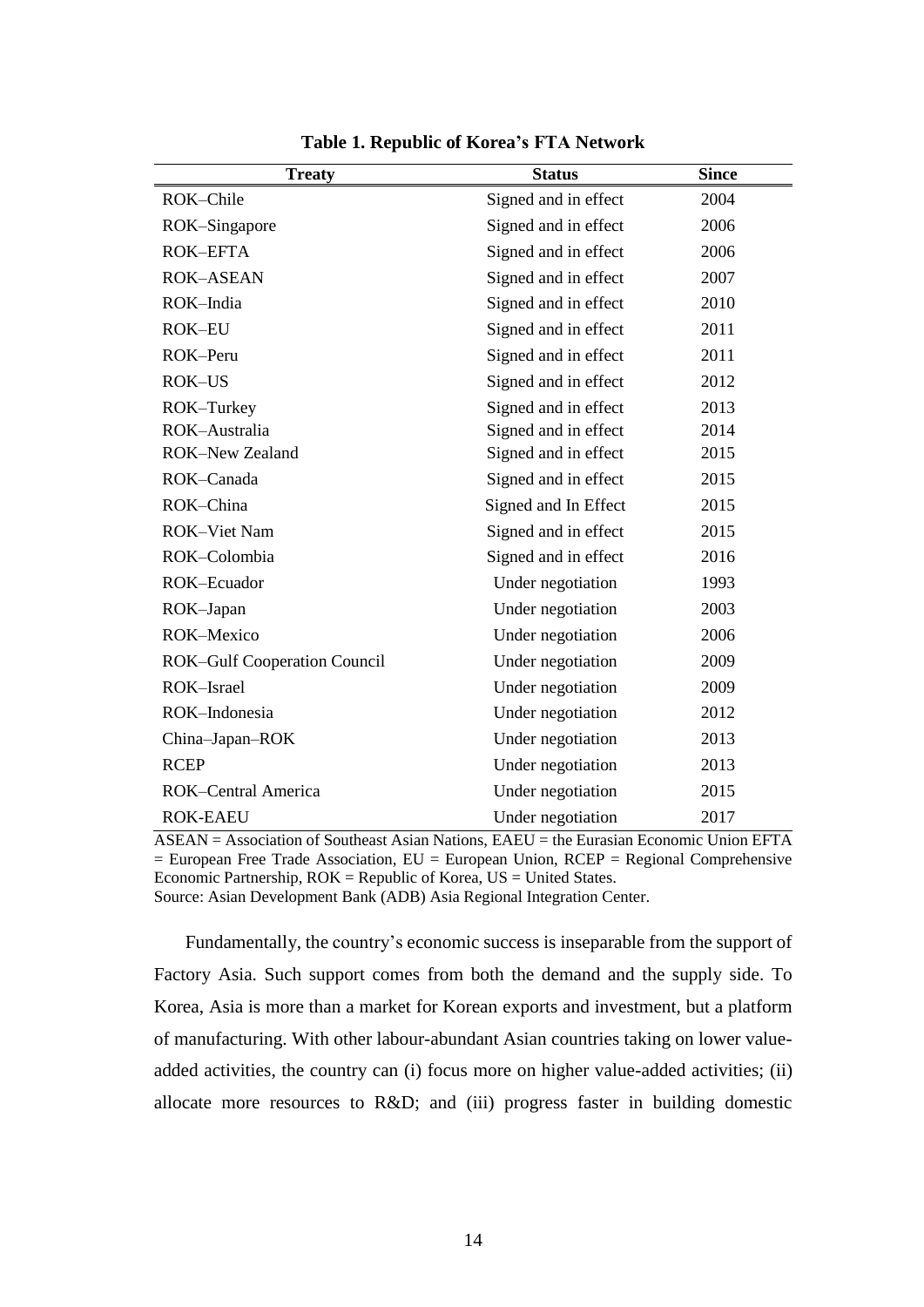innovative capacity. In this way, regional integration and cooperation will strengthen the country's competitiveness in the global market.

The value of the index of hub-ness measure (HM index) is calculated and used as a measure of the relative economic dependence of Korea on Factory Asia. It is evident that the country's dependence on Factory Asia increased over time, whether it is measured under the ASEAN  $+$  3 or the ASEAN  $+$  6 framework (Table 2). The country's links with other Asian countries have also been strengthened except that with Japan.

**Table 2. Republic of Korea's Dependence on Factory Asia**

|      |      | $ASEAN + 6$   ASEAN + 3   ASEAN   China |      |      |     |     | Japan   Australia   New Zealand | India |
|------|------|-----------------------------------------|------|------|-----|-----|---------------------------------|-------|
| 2003 | 40.1 | 36.9                                    | 9.9  | 16.1 | 8.5 | 1.6 | 0.2                             | 1.4   |
| 2014 | 48.9 | 44.8                                    | 13.8 | 22.7 | 5.4 | 1.7 | 0.3                             | 2.2   |

Note: The index was first introduced by Baldwin (2004). The formula used is:  $HM_{AB} = X_{AB} \cdot (1-\frac{1}{2})$ *M*<sub>BA</sub> $)$  ⋅100, where *HM*<sub>AB</sub> denotes the relative dependence of country *A*'s economic dependence on market *B* from the aspect of international trade. *XAB* denotes the exports from *A* to *B* as a share of country *A*'s total exports; *MBA* denotes country *B*'s imports from *A* as a share of its total imports. The value of HM ranges from 0 to 100, of which the closer the value to 100, the deeper the dependence of country *A*'s economy on country *B*'s market.

Source: Author.

#### **5. Conclusion**

Korea is an example of a country pursuing sustained economic growth through economic globalisation and by moving up the value chains. Its success is a result of domestic development strategies and policies combined with its efforts to create a 'development-friendly' global and regional circumstance by (i) strengthening the economic ties with main powers, (ii) expanding the FTAs network, and (iii) deepening integration into Factory Asia.

The country will benefit from a more consolidated regional network to sustain its growth by moving up the value chains. One bottleneck in Asian regional integration is the rivalry between Japan and China. If Korea acts as coordinator between the two countries by helping them build trust and reach a consensus on building a regional institution, its effect on Asian regional integration will be formative. Korea can even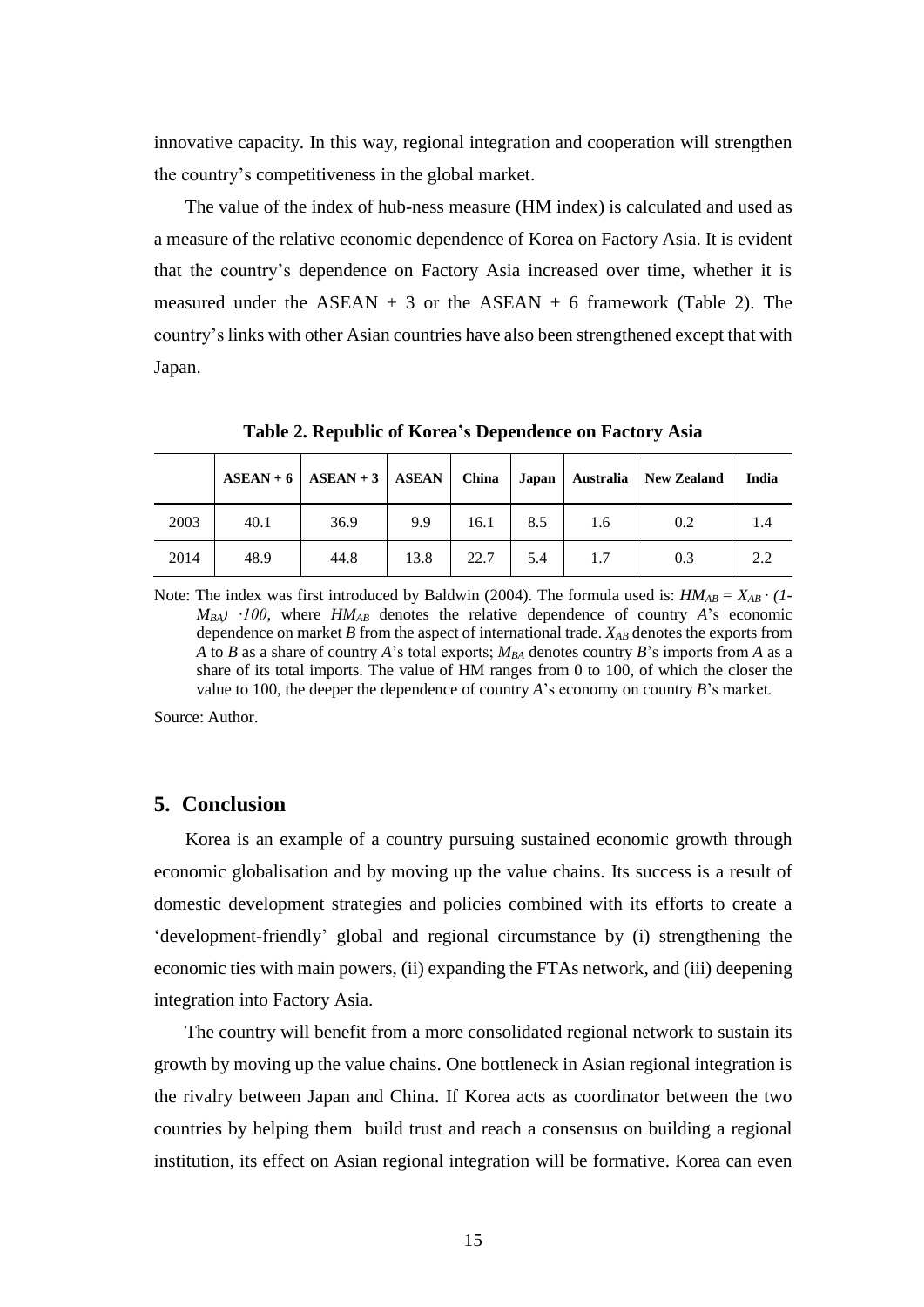increase its influence by joining in collaborative leadership with Japan and China (Urata, 2012).

It is of Korea's interest to push for the progress of regional integration because the country still needs a 'development-friendly' external circumstance to support GVCs upgrade and sustain its growth, in addition to its domestic efforts.

## **References**

- Arndt, S.W. (1998), 'Globalization and the gains from trade', in K.J. Koch and K. Jaeger (eds.), *Trade Growth and Economic Policy in Open Economies*. New York: Springer-Verlag, pp. 3–12.
- Arndt, S.W. (2004), 'Global production networks and regional integration', in M. Plummer (ed.), *Empirical Methods in International Trade.* London: Edward Elgar, pp. 129–144.
- Baldwin, R. (2004), 'The spoke trap: hub and spoke bilateralism in East Asia", *KIEP Discussion Paper*, *Research Series* 04-02.
- Bark, T. (2012), 'The KORUS FTA: A new building-block in the Asia-Pacific region'. Available at:  $\overline{a}$  at: [www.wita.org/attachments/calendarevents/1338/20120517\\_Minister%20Bark](http://www.wita.org/attachments/calendarevents/1338/20120517_Minister%20Bark%20Taeho_WITA%20script.pdf) [%20Taeho\\_WITA%20script.pdf](http://www.wita.org/attachments/calendarevents/1338/20120517_Minister%20Bark%20Taeho_WITA%20script.pdf) (accessed 3 January 2013).
- ERIA (2015), *The Comprehensive Asia Development Plan 2.0*. ERIA Research Project Report FY2014 no.4. Jakarta: ERIA.
- Forbes.com (2012), *The World's Biggest Companies*. Available at: [www.forbes.com/global2000](http://www.forbes.com/global2000) (accessed 27 December 2012).
- Foxley, A. and F. Sossdorf (2011), 'Making the transition from middle-income to advanced economies', *The Carnegie Papers*, Carnegie Endowment for International Peace.
- Jones, R. and H. Kierzkowski (2001), 'Globalization and consequences of international fragmentation', in R. Dornbusch, G. Galvo, and M. Obsfeld (eds.), *Money, capital mobility and trade: Festschrift in honor of Robert A. Mundell*. Cambridge: MIT Press.
- Kraemer, K.L., G. Linden, and J. Dedrick (2011), 'Capturing value in global networks: Apple's iPad and iPhone'. Available at: http:/[/pcic.merage.uci.edu/papers/2011/Value\\_iPad\\_iPhone.pdf](http://pcic.merage.uci.edu/papers/2011/Value_iPad_iPhone.pdf) (accessed 3 January 2013).
- METI (2005), *White Paper on International Economy and Trade 2005*. Available at: <http://www.meti.go.jp/english/report/downloadfiles/gWP2005s.pdf> (accessed 13 December 2012).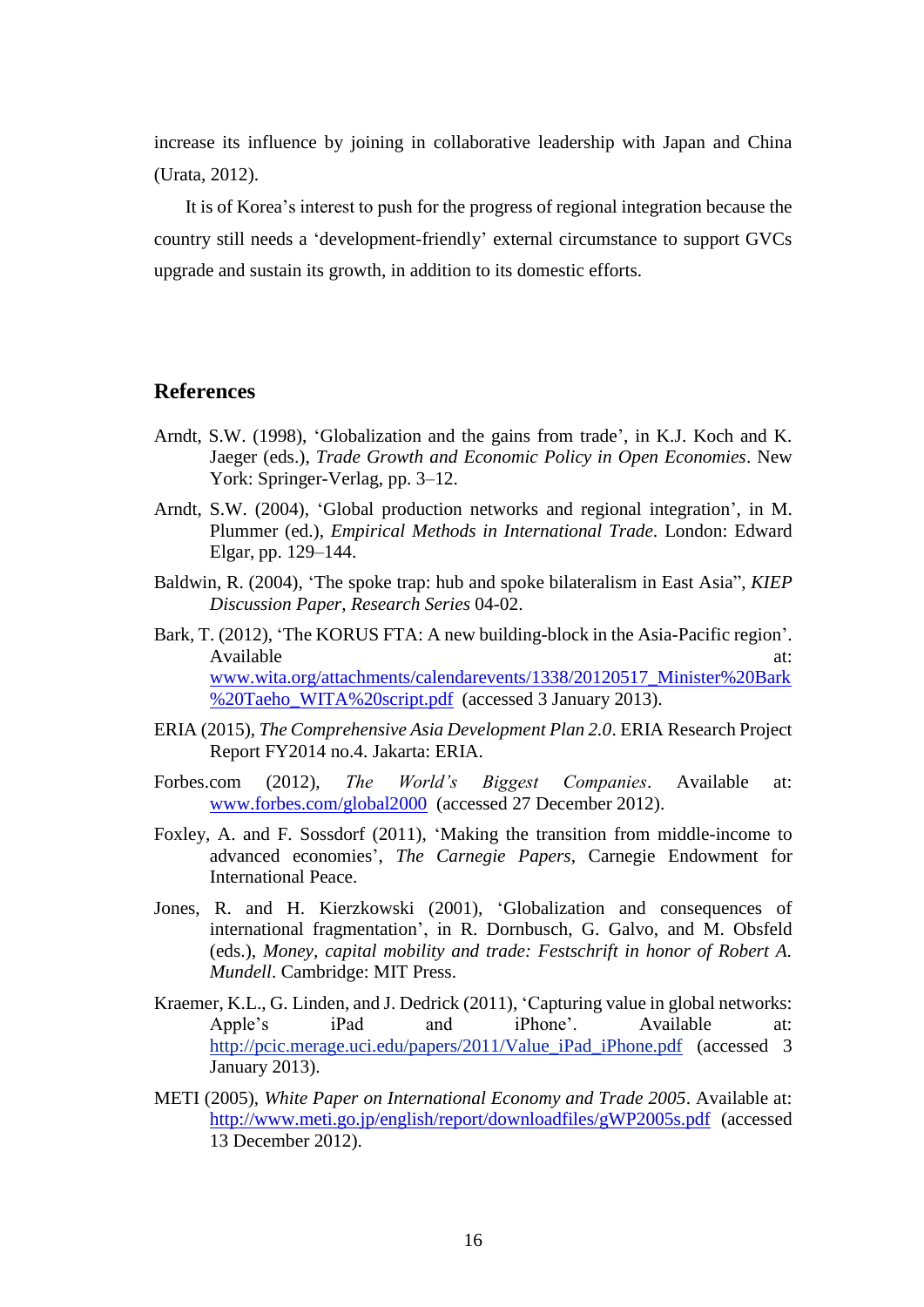OECD (2009), *OECD Reviews of Innovation Policy – Korea.* Paris: OECD.

The World Bank (1993), *The East Asian Miracle: Economic Growth and Public Policy.* New York: Oxford University Press.

UNCTAD (2015) *World Investment Report 2014*. Geneva: UNCTAD.

- Urata, S. (2012), 'Regional economic cooperation in North-East Asia: Recent progress and future prospects'. Unpublished mimeo.
- World Bank (2017) World Development Indicators 2017. Available at https://data.worldbank.org/data-catalog/world-development-indicators